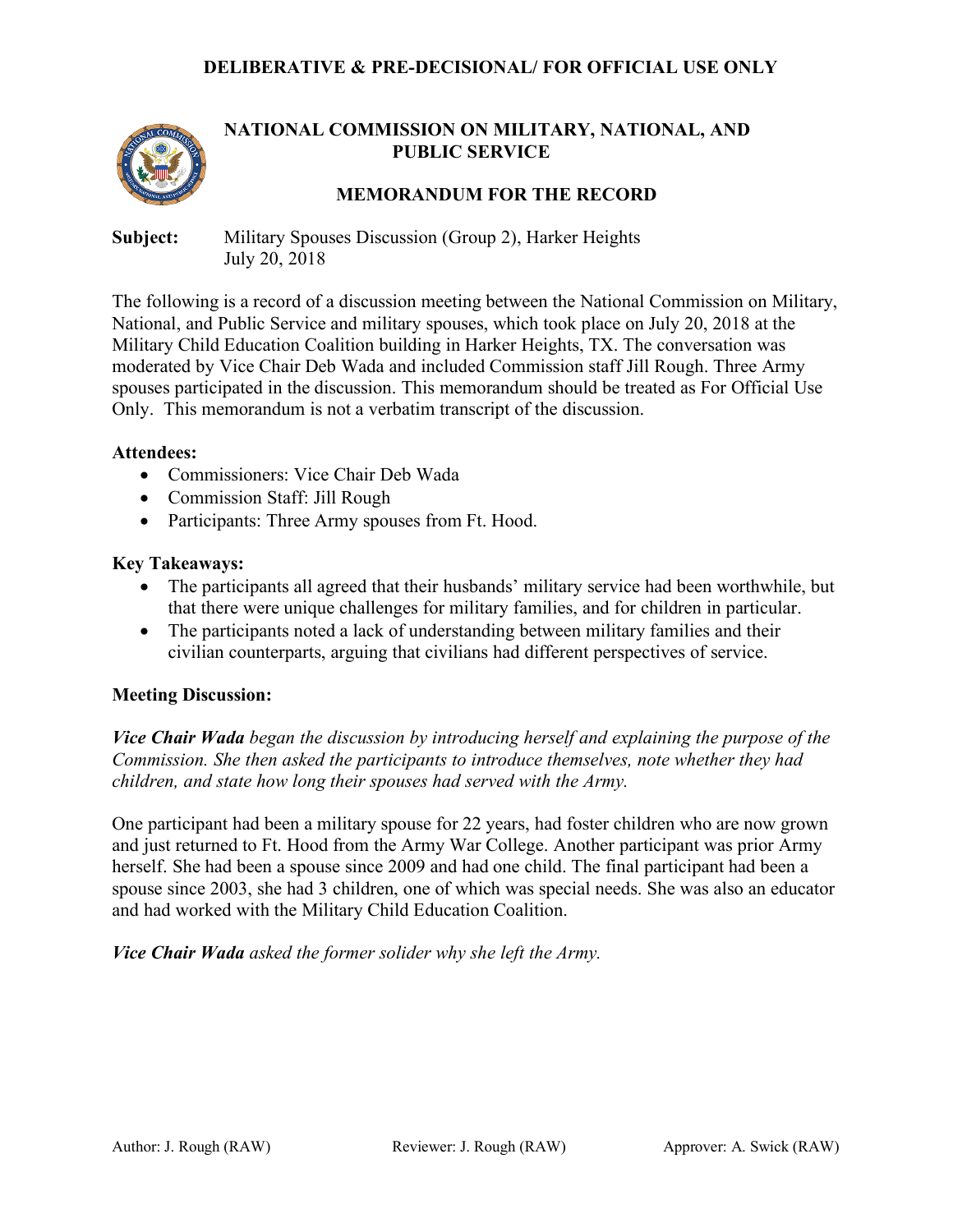The participant shared that her daughter came very quickly in their marriage, and that they tried a dual-military career for one year but decided it was not the right fit for their family. She separated because her spouse had more years of service at the time.

## *Vice Chair Wada then asked the same participant why she had joined the Army.*

The participant answered that she had always thought of it, but decided to join at age 23 when there was a protest event during Memorial Day that showed how many soldiers had died. It inspired her to join.

## *Vice Chair Wada then asked the other participants if they had military associations.*

One participant notes she had grandfathers and uncles who had served, along with many police officers in the family. The other participant noted extended family members who had served in WWII, and that her father had graduated from the US Air Force Academy, but he was not active duty by the time she was born so she never "saw" the military in the same way.

The spouse who was former service member noted that having prior knowledge of the Army helped her understand the needs of the service. She noted many spouses don't understand TDY [temporary duties, away from home] but that she did and it helped her deal with the separations.

# *Vice Chair Wada then asked participants what they felt was the biggest challenge being a military spouse.*

One participant said "being a single mom." Another stated it was hard to put yourself on the backburner. She felt as a spouse you were always second to the Army and that was a challenge. Another stated separation from one's support network was always hard, and in particular it was a challenge to start over in creating support systems at each location.

## *Vice Chair Wada noted that there is a lot of talk about the majority of Americans not understanding service or what military families go through. She asked what the biggest misperception they hear when they "go home" and how educated they felt the American public was.*

A participant answered that people don't understand the day-to-day. She noted that Americans see homecomings but not the days in between. She noted that what servicemembers do is very different, but that what the spouses take care of the homefront is more alike than different.

Another participant noted you have to plan every day as if you are a single parent because you can never count on your spouse to not be pulled away for the needs of the service. The third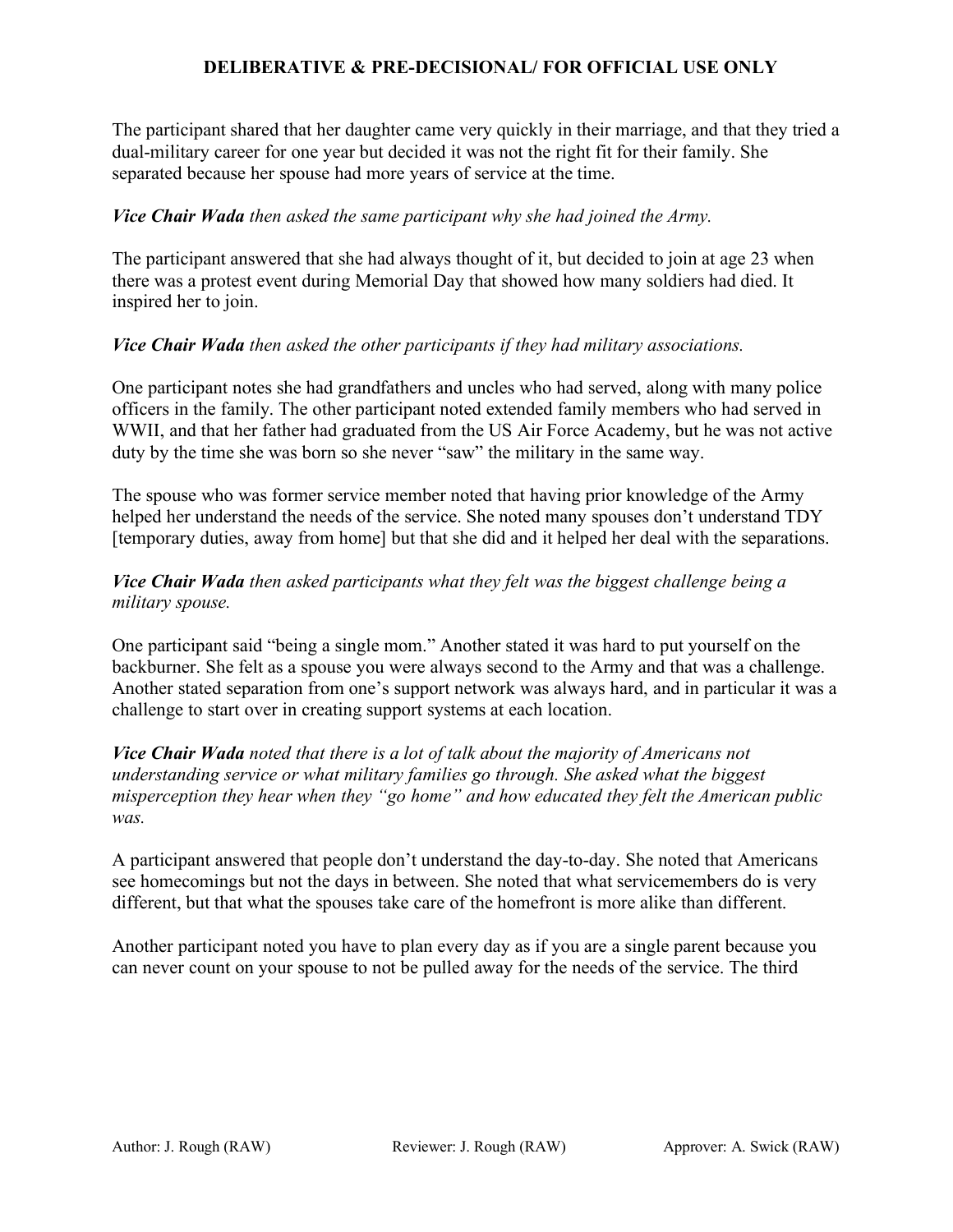noted that TDYs are not like business trips, that it can be 3-4 months separation and the kids can be impacted.

## *Vice Chair Wada followed-up by asking what the impact of military life was on children.*

A participant offered that it was a particular challenge for middle and high school students. It was difficult for them to get into leadership positions in sports, in clubs, in school. She also noted the socio-emotional needs of the kids are high; some moves are easier than others but kids can become wary. They might know they are leaving in 10 months and decide not to invest time and energy into the community.

Another agreed, noting that they changed duty stations during the summer and the older kids had to start school without a network of friends. She expressed that sports may not allow mid-year tryouts, although interstate compacts can help. She also noted it was hard to get teacher recommendations and to get coaches to invest in kids if they are scheduled to move in 18 months.

One participant said the same occurs with spouse employment and they all heartily agreed.

## *Vice Chair Wada asked if there are best practices to utilize.*

A participant answered some opportunities are out there but to bridge the civilian-military divide and civilians need to come onto the base. Fort Carson had an Army 101 visit which included 1 day of training, and she felt it was very useful.

Another participant noted that security concerns after 9/11 have limited these opportunities, outside July 4th events or air shows.

## *Vice Chair Wada asked whether schools were open to recruiters and how best to reach the educational system.*

A participant answered some schools will take recruiters, but it might just be having a table set up during lunchtime. The quality of the visit varies; access does not equate to a serious conversation about the opportunities of service. She noted that vocational schools were also very important, because everyone wants their child to attend college, but they need truck drivers with CDL licenses.

#### *Vice Chair Wada asked whether the participants believed service should be a requirement.*

One participant thought it was a good idea as it offers job skills, and a good way to figure out what young people might be interested in. Another referenced Germany and Korea and agreed it